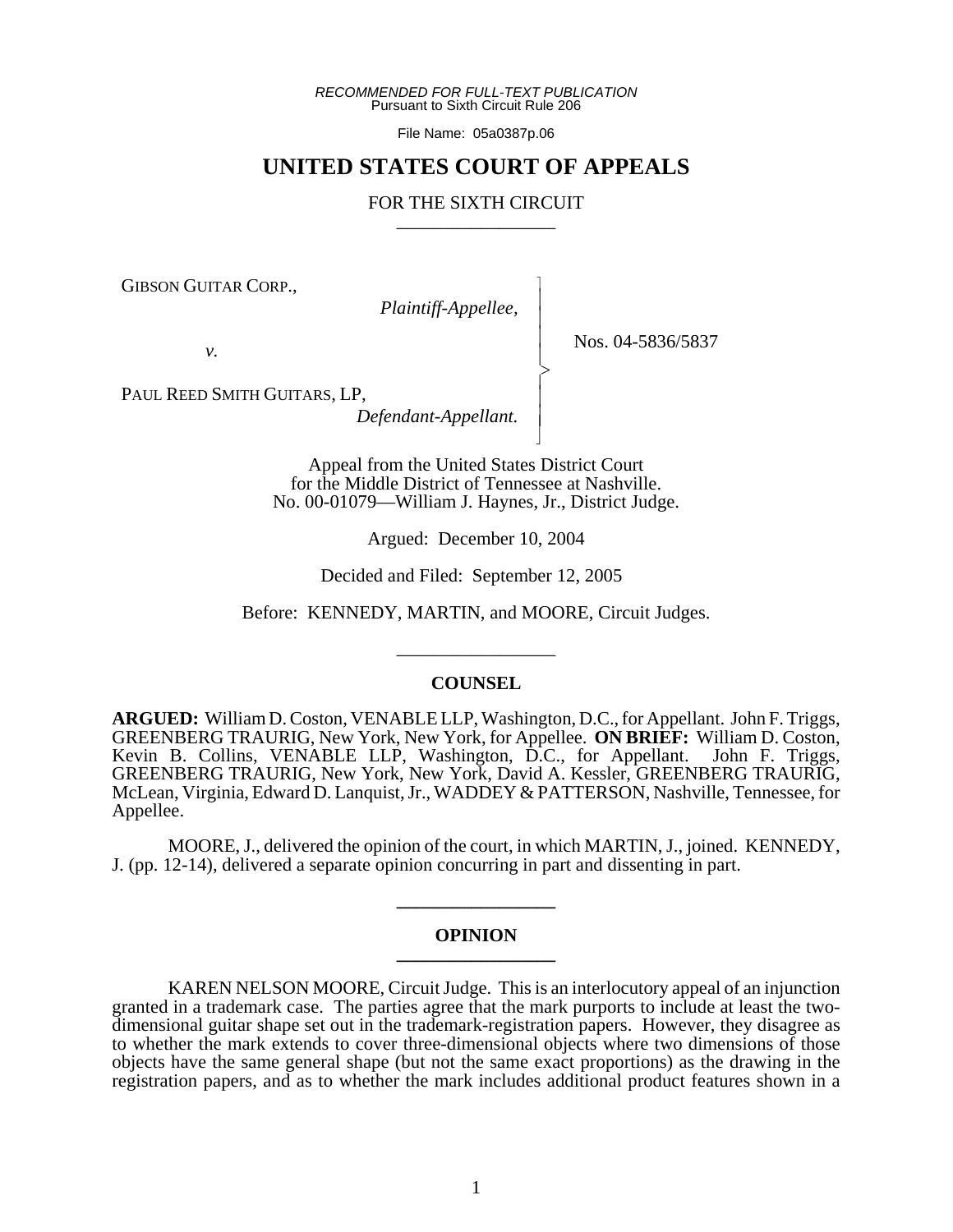photograph accompanying the registration papers.**<sup>1</sup>** Whatever the scope of the mark, the parties also dispute whether the mark is valid and whether it has been infringed.

Plaintiff-Appellee Gibson Guitar Corp. ("Gibson") is the owner of the mark in question, U.S. Trademark Registration No. 1,782,606 (the "LP Trademark"). Defendant-Appellant Paul Reed Smith Guitars, LP ("PRS") manufactures the "Singlecut" line of guitars which Gibson alleges infringes on the LP Trademark. Concluding that there was no issue of fact for trial, the district court granted summary judgment in favor of Gibson on the trademark-infringement claim, denied all of PRS's counterclaims, and issued a permanent injunction preventing PRS from manufacturing, selling, or distributing its Singlecut line guitars.

With respect to Gibson's trademark-infringement claim, we **REVERSE** the district court's decision granting summary judgment in favor of Gibson, **REVERSE** the district court's decision denying summary judgment in favor of PRS, and **VACATE** the permanent injunction issued by the district court. We **REMAND** the case to the district court with instructions that summary judgment be entered in favor of PRS on Gibson's trademark-infringement claim.<sup>2</sup>

### **I. BACKGROUND**

#### **A. Facts**

Certain basic facts are not in dispute. Gibson and PRS both manufacture high-quality guitars. Gibson has been in the business of manufacturing musical instruments for over 100 years. PRS founder Paul Reed Smith ("Smith") began manufacturing custom guitars in the mid-1970s and opened a guitar factory in 1985.

Gibson introduced at least one guitar model under the Les Paul name in 1952. Since that time, Gibson has offered a number of guitar models under the Les Paul name. At least some of these models were solid-body, single-cutaway electric guitars of the type at issue in this litigation.**<sup>3</sup>** For a number of years during the 1960s, Gibson did not manufacture guitars in the Les Paul series. At

<sup>&</sup>lt;sup>1</sup>We emphasize that this dispute is only over whether the product shape and features are covered by trademark law. All trade-dress claims have been voluntarily dismissed by the parties.

**<sup>2</sup>** On appeal, Defendant-Appellant Paul Reed Smith Guitars, LP ("PRS") also maintains that the district court erred in failing to declare Trademark Registration No. 1,782,606 (the "LP Trademark") invalid under the doctrines prohibiting protection of functional or generic marks. As we have determined that the LP Trademark, even if valid, is<br>not infringed by the PRS Singlecut, we **DENY** PRS's counterclaims against the validity of the trademark We also note that following oral argument and prior to our decision in this case, PRS filed a motion to stay proceedings in the district court pending the resolution of this appeal. We now **DENY** this motion **AS MOOT**.

<sup>&</sup>lt;sup>3</sup> On appeal, neither party challenges the district court's description of the Les Paul single-cutaway guitar produced by Plaintiff-Appellee Gibson Guitar Corp. ("Gibson"):

Gibson's Les Paul single cutaway guitar is a traditionally shaped guitar with a portion removed from [the] body of the guitar where the lower section of the fingerboard meets the body of the guitar. The term "cutaway guitar" denotes that portion of the guitar between the neck and its lower[] part, that appears to be missing from the natural, rounded body contour. The removal of this portion forms what is often referred to as the "horn." One aspect of this horn design is that the musician can access higher strings [and] position[s].

As to other parts of a guitar, a pickup selector switch allows the player to change quickly the electromagnetic inputs to any one of three options: the pickup closest to the neck (the "neck pickup"), the one furthest from the neck (the "bridge pickup"), or a combination of both. The combination of volume and tone knobs for each pickup[] allow[s] the player to set the tone and volume of each pickup and[] switching among these pickups can achieve different sounds.

*Gibson Guitar Corp. v. Paul Reed Smith Guitars, LP*, 311 F. Supp. 2d 690, 694-95 (M.D. Tenn. 2004) ("*Gibson I*") (quotation marks, citations, and footnote omitted).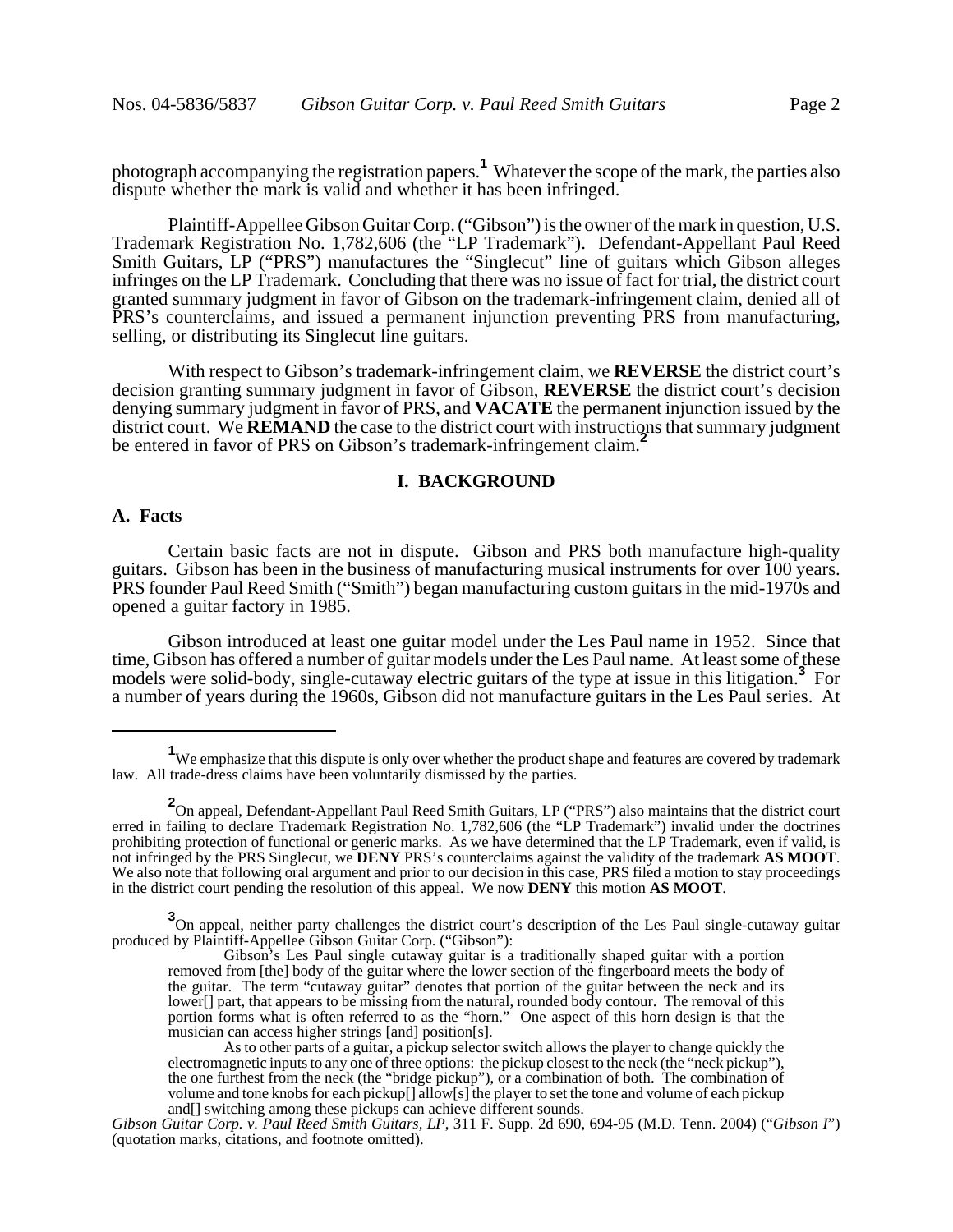some time thereafter, Gibson resumed manufacturing solid-body, single-cutaway electric guitars under the Les Paul name. Gibson first applied for registration of what became the LP Trademark — the mark under which Gibson asserts trademark protection for its Les Paul line of solid-body, single-cutaway electric guitars — on July 29, 1987, but the U.S. Patent and Trademark Office did not issue the registration until July 20, 1993. On September 27, 1999, the LP Trademark became "incontestable" within the meaning of 15 U.S.C. §§ 1065 and 1115(b).

PRS is a relatively recent entrant to the solid-body, single-cutaway electric-guitar market. Although PRS had previously manufactured a number of other guitars, it did not offer a singlecutaway guitar in its normal line until January 2000 at the earliest. In February 2000, PRS displayed models of the PRS Singlecut, a solid-body, single-cutaway electric guitar, at a music industry trade show.<sup>4</sup> On March 27, 2000, Gibson sent a letter demanding that PRS cease and desist from producing and selling the Singlecut.

#### **B. Procedural History**

The procedural posture of this case is somewhat unusual. We briefly summarize those aspects relevant to this interlocutory appeal. On November 6, 2000, Gibson sued PRS in federal district court in Nashville, Tennessee. The complaint sought injunctive relief, costs, attorney fees, and treble damages for trademark infringement, counterfeiting, false designation of origin, and dilution under the Lanham Act, 15 U.S.C. §§ 1114(1), 1125(a), 1125(c), and for unfair competition, fraud, and deceptive business practices under state law. PRS counterclaimed, seeking declaratory and injunctive relief and asserting that: (1) the LP Trademark is invalid and unenforceable; (2) the LP Trademark is not infringed by the PRS Singlecut; (3) any trade dress associated with the Gibson Les Paul series of guitars cannot be protected under the Lanham Act or is otherwise unenforceable; and (4) the PRS Singlecut guitar does not infringe any such trade dress.

PRS moved for summary judgment on all claims and counterclaims, and Gibson moved for partial summary judgment on the trademark-infringement claim. On January 22, 2004, the district court granted Gibson's motion for partial summary judgment on its trademark-infringement claim and denied PRS's motion for summary judgment in its entirety. *Gibson Guitar Corp. v. Paul Reed Smith Guitars, LP*, 311 F. Supp. 2d 690, 725 (M.D. Tenn. 2004) ("*Gibson I*"). After the district court's summary judgment decision, the parties jointly requested that the district court allow them to: (1) amend Gibson's complaint to state only the trademark-infringement claim; (2) amend PRS's answer to state only trademark-related counterclaims; and (3) dismiss all other claims and counterclaims with prejudice. The district court approved this request, and shortly thereafter Gibson filed an amended complaint and PRS filed an amended answer. As amended, Gibson's complaint seeks injunctive relief, attorney fees, and treble damages for infringement of the LP Trademark. PRS's amended counterclaim seeks declaratory and injunctive relief, costs, and attorney fees, on the basis that the LP Trademark is invalid and unenforceable and that the LP Trademark is not infringed by the PRS Singlecut.

On July 2, 2004, the district court issued an order addressing a motion in limine filed by Gibson and several matters raised in PRS's pretrial brief, including a demand by PRS for a jury trial on the amount of profits to be disgorged. In the course of ruling on Gibson's motion in limine and denying PRS's jury trial demand, the district court entered a permanent injunction against PRS:

<sup>&</sup>lt;sup>4</sup>The PRS Singlecut includes numerous source-indicating features, including "the PRS headstock, logo, fretboard inlay, three-dimensional 'scoop' carve in the cutaway which indicates manufacture by PRS, and hanging tags attached to the guitar at shipment and used at point of sale." Joint Appendix ("J.A.") at 1163 (PRS Reply to Gibson Response to PRS Statement of Undisputed Facts).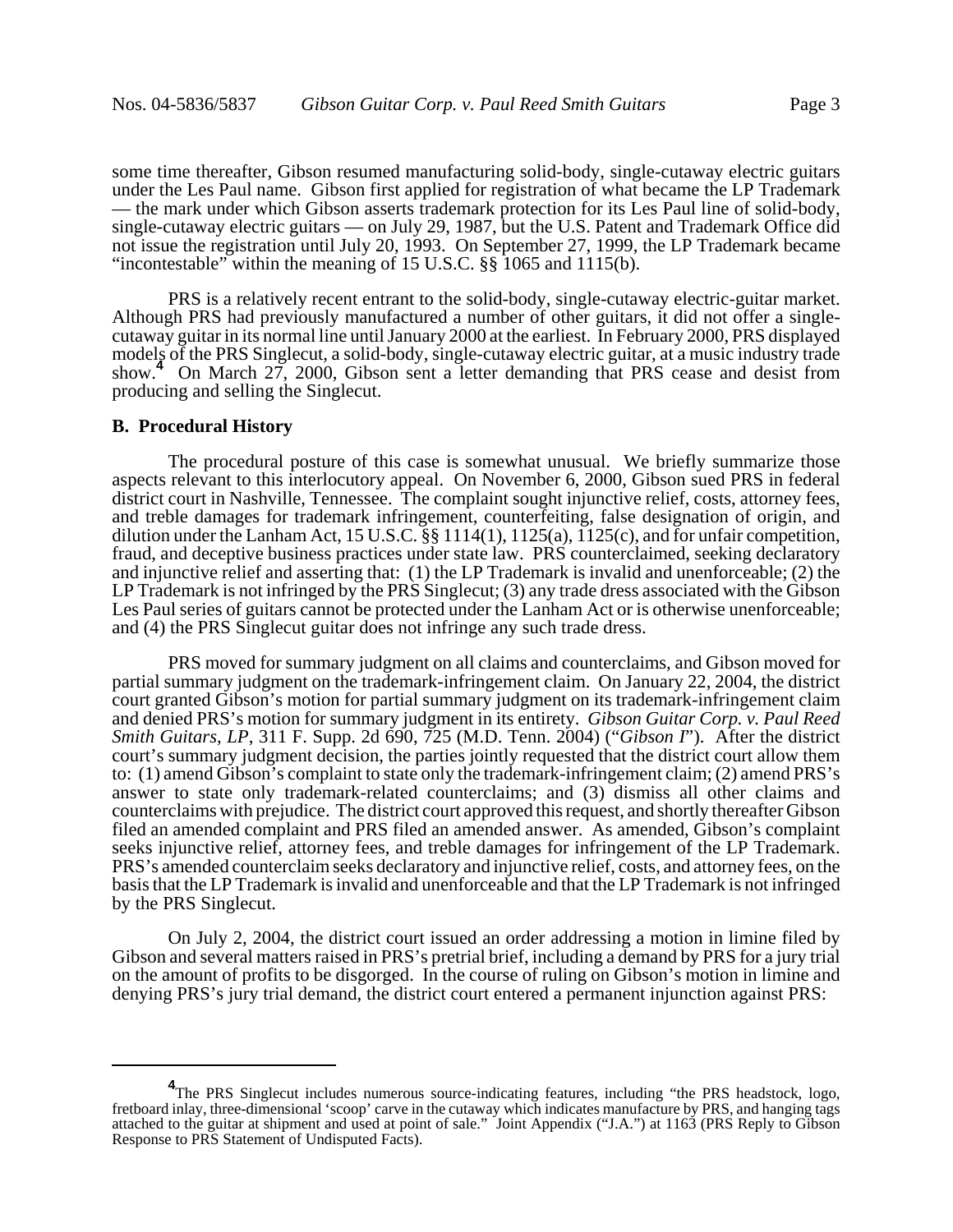This is hereby ORDERED that the Defendant Paul Reed Smith, its partners, employees, agents and all persons in active consent with them are ENJOINED from manufacturing, selling, or distributing, or in any manner[] enabling or aiding others to manufacture, or to sell, or to distribute the PRS Singlecut guitar and all versions thereof, including but not limited to their exterior shapes and features, the designs of which have been determined to violate Plaintiff's rights to protection under the Lanham Act for its incontestable trademark registration, No. 1,782,606 for Les Paul guitar.

*Gibson Guitar Corp. v. Paul Reed Smith Guitars, LP*, 325 F. Supp. 2d 841, 855 (M.D. Tenn. 2004) ("*Gibson II*").<sup>5</sup> The district court's order explicitly reserved decision on all other issues remaining ("*Gibson II*").<sup>5</sup> in the case pending a hearing on disgorgement of profits. In this interlocutory appeal, PRS challenges the July 2, 2004 injunction and the January 22, 2004 order granting partial summary judgment to Gibson and denying summary judgment to PRS.

#### **II. ANALYSIS**

### **A. Jurisdiction**

The district court had jurisdiction over the underlying action pursuant to the Lanham Act, 15 U.S.C. § 1114. As the district court entered a permanent injunction against PRS, we have jurisdiction to hear this interlocutory appeal pursuant to 28 U.S.C. § 1292(a)(1). Although our jurisdiction arises from PRS's interlocutory appeal of the permanent injunction entered below, we may also review the district court's summary judgment rulings because those rulings form the basis for the district court's decision to order injunctive relief.**<sup>7</sup>**

# **B. Propriety of Granting Injunctive Relief**

In determining whether a district court has properly granted a permanent injunction, we review factual findings for clear error, legal conclusions de novo, and the scope of injunctive relief for abuse of discretion. *Worldwide Basketball and Sport Tours, Inc. v. Nat'l Collegiate Athletic Ass'n*, 388 F.3d 955, 958 (6th Cir. 2004). A district court normally must hold an evidentiary hearing prior to issuing a permanent injunction. *Moltan Co. v. Eagle-Picher Indus., Inc.*, 55 F.3d 1171, 1174

*Gibson Guitar Corp. v. Paul Reed Smith Guitars, LP*, 325 F. Supp. 2d 841, 854 (M.D. Tenn. 2004) ("*Gibson II*").

**6** A bench trial was held from July 6, 2004 to July 7, 2004. Perhaps awaiting the result of this interlocutory appeal, the district court does not appear to have issued any order following this bench trial.

**<sup>5</sup>** Explaining its decision to issue an injunction prior to the trial on appropriate relief, the district court noted: Here, the Court did not initially award injunctive relief in contemplation of a motion to alter or amend its earlier findings and conclusions of law for potential error. The Court was of the view

that the declaration of rights was sufficient in the interim. PRS did not file a Rule 59 motion or a motion to reconsider. The Court is now firmly convinced that injunctive relief to bar the production and sale of PRS's Singlecut is appropriate and necessary.

As to any stay pending an appeal, the standards to consider are those on awarding injunctive relief. For the reasons set forth in the Court's Memorandum, the Court does not believe that PRS will prevail on appeal. Gibson will suffer irreparable injury to its goodwill in its Les Paul[] if PRS is not enjoined. Gibson's dealers would be injured by PRS's unlawful sales of its Singlecut. The Court deems it in the interest of justice to enforce registered trademarks. Given these findings, PRS's request for a stay of injunctive relief will be denied.

**<sup>7</sup>** *See Thornburgh v. Am. Coll. of Obstetricians & Gynecologists*, 476 U.S. 747, 756-57 (1986), *overruled on other grounds by Planned Parenthood of Southeastern Pennsylvania v. Casey*, 505 U.S. 833 (1992)); *United States v.* ARTHUR R. MILLER, & EDWARD H. COOPER, FEDERAL PRACTICE AND PROCEDURE § 3921.1, 3924 (1996 & Supp. 2005).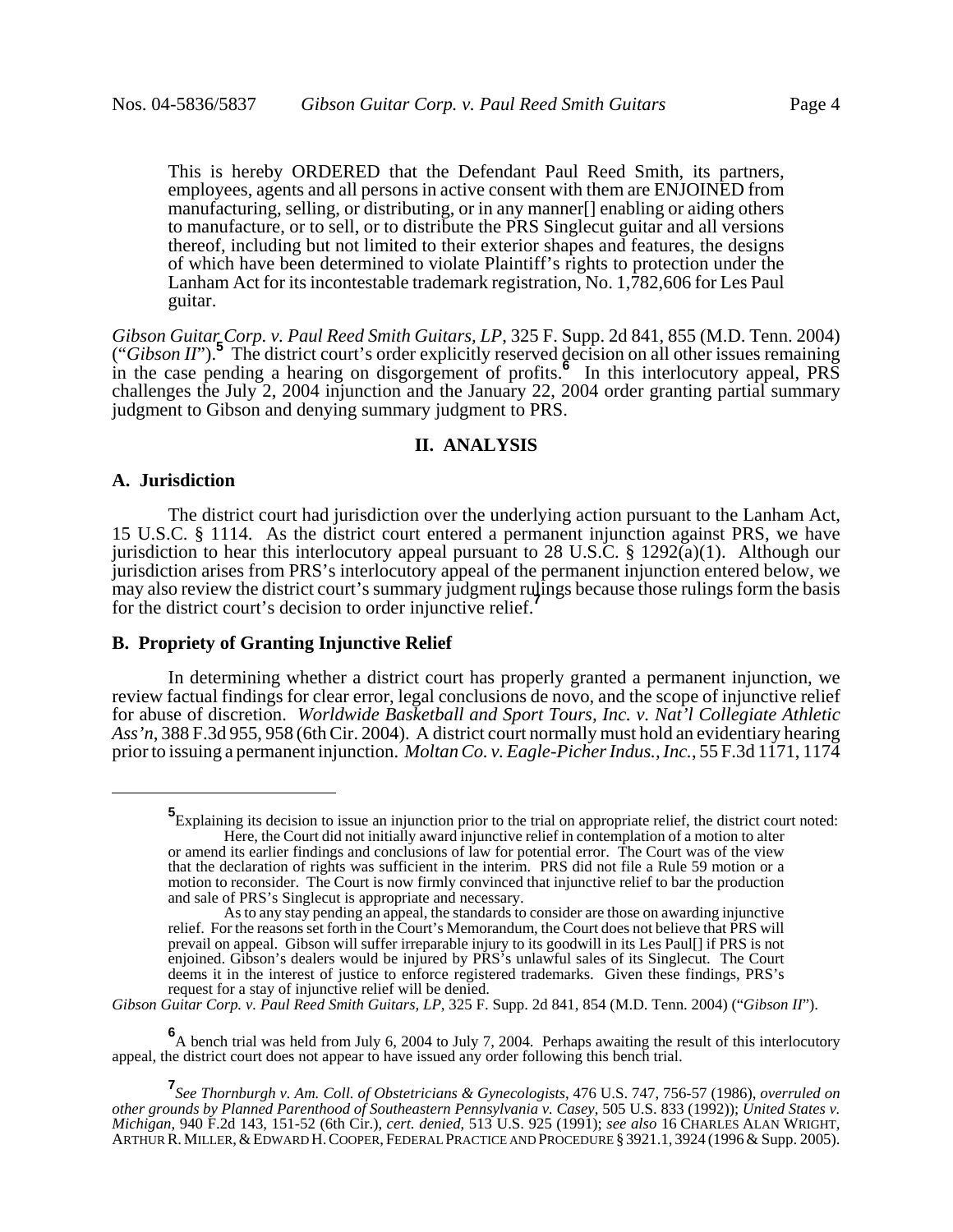(6th Cir. 1995). In this case, it is unclear from the parties' submissions whether the district court held an evidentiary hearing prior to issuing the permanent injunction. However, because an evidentiary hearing is not required when "no factual issues remain for trial," *id*., the district court's decision to grant a permanent injunction without such a hearing could still be upheld if the entry of summary judgment in favor of Gibson and against PRS was proper. Accordingly, resolution of PRS's interlocutory appeal from the permanent injunction requires us to determine whether summary judgment was properly granted to Gibson. We conclude that it was not, and the district court accordingly erred in granting a permanent injunction.

Summary judgment should be granted whenever "there is no genuine issue as to any material fact and . . . the moving party is entitled to a judgment as a matter of law." FED. R. CIV. P. 56(c). On a motion for summary judgment in a trademark-infringement case, we conduct de novo review of both (1) the district court's determination of what material facts are in dispute; and (2) the legal conclusions the district court drew from the undisputed facts. *Jet, Inc. v. Sewage Aeration Sys.*, 165 F.3d 419, 422 (6th Cir. 1999). In conducting this review of a summary judgment motion, we draw all reasonable inferences in favor of the party opposing the motion. *Johnson v. Karnes*, 398 F.3d 868, 873 (6th Cir. 2005).

# **C. The Scope of the LP Trademark**

Prior to conducting our substantive inquiry, we take this opportunity to clarify a fundamental issue. The district court appears to have confused *trademark law* and *trade-dress law* when it concluded that the LP Trademark covered the entire guitar, rather than the two-dimensional silhouette included in the registration papers, *Gibson I*, 311 F. Supp. 2d at 719; *see also Gibson II*, 325 F. Supp. 2d at 852. This affected the remainder of the district court's reasoning and prevented proper analysis of the parties' claims. Specifically, we do not believe that the two-dimensional drawing included in the LP Trademark should be construed to create a trademark on the entire guitar as depicted in photographs accompanying the trademark application (including the location and style of knobs, switches, and other hardware).**<sup>8</sup>**

The district court's error rests on an overly broad reading of *In re ECCS, Inc.*, 94 F.3d 1578, 1581 (Fed. Cir. 1996).**<sup>9</sup>** As PRS correctly argues, the district court relies on *ECCS* to justify its

**<sup>8</sup>** The district court's analysis of this issue reads in full:

The Court follows [*In re ECCS, Inc.*, 94 F.3d 1578, 1581 (Fed. Cir. 1996)] to conclude that any variations between Gibson's drawings and the Les Paul guitar are not controlling. The core consideration is whether the Les Paul guitar is covered by Gibson's trademark. Here, the undisputed facts are that the Gibson's Les Paul guitar is the same shape of the guitar shown in Gibson's trademark and application papers. Pictures of the Les Paul guitar, as well as pictures from market publications and business records about the Les Paul guitar were part of Gibson's application papers upon which the USTPO issued Gibson's trademark registrations. The Court concludes PRS's contention about .. Gibson's drawing lacks merit.

*Gibson I*, 311 F. Supp. 2d at 719; *see also Gibson II*, 325 F. Supp. 2d at 849 ("Elements of the Les Paul are so intermingled with PRS's Singlecut that the *entire* Singlecut guitar is the offending product."); *id.* at 852 ("Finally, Gibson's trade mark is not, as PRS argues, the two dimensional guitar, but rather is the entire Les Paul guitar and its appearance.").

 $\frac{9}{2}$ The issue presented in *ECCS* was entirely different from the one presented by the LP Trademark. In *ECCS*, the Federal Circuit was called to determine whether to permit a trademark applicant to amend an admitted drawing to conform to its intended trademark, rather than require the trademark be changed to conform to the erroneous drawing. The *ECCS* trademark applicant had submitted accurate "specimens" of its trademark, as actually used (the word "EXA" appearing above the word "MODULE"), but had included an inaccurate "drawing" of the trademark (listing "EXAMODULE" as a single word, on a single line). *ECCS*, 94 F.3d at 1581. The applicant attempted to submit a corrected drawing, but the trademark examining attorney, in a decision upheld by the Trademark Trial and Appeals Board, required that the applicant instead submit substitute specimens reflecting use of the mark in the drawing ("EXAMODULE"). The Federal Circuit reversed the Board's decision, holding that in such a case it is appropriate to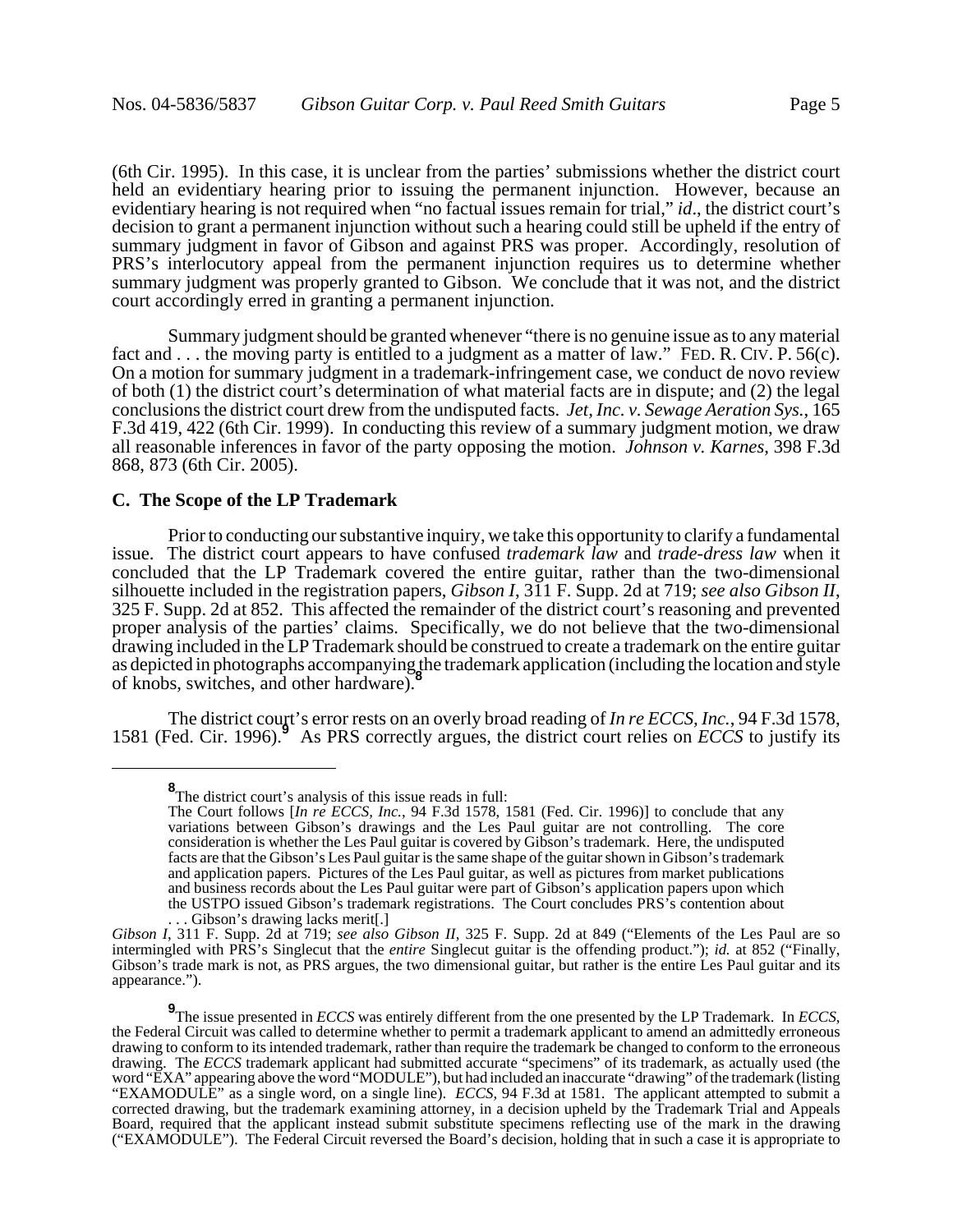decision to expand Gibson's *trademark* on the guitar's body shape to cover other aspects or design features of the guitar (such as the placement and style of knobs and switches, and the color of the guitar) which would normally qualify as *trade dress*. However, trademark and trade dress are two distinct concepts under the Lanham Act. *See Wal-Mart Stores, Inc. v. Samara Bros., Inc.*, 529 U.S. 205, 209-210 (2000). The Lanham Act defines a trademark as "any word, name, symbol, or device, or any combination thereof" which is used or intended to be used by a person "in commerce . . . to identify and distinguish his or her goods, including a unique product, from those manufactured or sold by others and to indicate the source of the goods, even if that source is unknown." 15 U.S.C. § 1127. By contrast, trade dress is not explicitly defined in the Lanham Act, but has been described by the Supreme Court as the "design or packaging of a product" which has acquired a "secondary meaning" sufficient "to identify the product with its manufacturer or source." *Traffix Devices, Inc. v. Mktg. Displays, Inc., 532 U.S. 23, 28 (2001).* 

#### **D. Trademark Infringement Under the Lanham Act**

To establish trademark infringement within the meaning of the Lanham Act, Gibson must demonstrate that the PRS Singlecut "is likely to cause confusion among consumers regarding the origin [of the Singlecut]." *Daddy's Junky Music Stores, Inc. v. Big Daddy's Family Music Ctr.*, 109 F.3d 275, 280 (6th Cir. 1997) (citing 15 U.S.C. § 1114). We determine whether such confusion is likely by examining the eight *Frisch* factors: (1) "strength of the plaintiff's mark," (2) "relatedness" of the goods or services," (3) "similarity of the marks," (4) "evidence of actual confusion," (5) "marketing channels used," (6) "likely degree of purchaser care," (7) "the defendant's intent in selecting its mark," and (8) "likelihood of expansion of the product lines." *Jet*, 165 F.3d at 422 (citing *Frisch's Rests., Inc. v. Elby's Big Boy of Steubenville, Inc.*, 670 F.2d 642, 648 (6th Cir.), *cert. denied*, 459 U.S. 916 (1982)).**<sup>11</sup>** In conducting the *Frisch* balancing test, we must remember that

*Abercrombie*, 280 F.3d at 629 (internal quotations omitted) (brackets and ellipses in *Abercrombie*). The distinction between trademark and trade dress is particularly important, given the posture of this case. As we noted above, after the district court granted Gibson's partial summary judgment motion, the district court approved the parties' agreement to dismiss *with prejudice* all of Gibson's remaining claims, including its claim for trade-dress infringement. Accordingly, the only remaining Gibson claim is the  $\S 1114(1)(a)$  trademark-infringement claim.

**11**Many precedents applying this test arise out of bench trials, where the district court has the authority to make findings of fact, *see, e.g.*, *Wynn Oil Co. v. Thomas*, 839 F.2d 1183 (6th Cir. 1988). However, we have previously explained the somewhat awkward manner in which this test should be applied in the context of a summary judgment motion:

This Circuit considers the question of whether there is a likelihood of confusion a mixed question of fact and law. Factual findings must be made with respect to the likelihood of confusion factors set out above. However, the further determination of whether a given set of foundational facts establishes a likelihood of confusion is a legal conclusion. Because this case is presented to us after a grant of summary judgment, our task is to determine whether the District Court correctly held that no genuine issues of material fact were presented regarding the likelihood of confusion factors.

To resist summary judgment in a case where the likelihood of confusion is the dispositive issue, a nonmoving party must establish, through pleadings, depositions, answers to interrogatories, admissions and affidavits in the record, that there are genuine factual disputes concerning those of the

look to the specimens to determine what the applicant wished to register, rather than "a clearly inconsistent and erroneous drawing made by its attorney." *Id*.

**<sup>10</sup>***See generally* 15 U.S.C. § 1125(a); *Wal-Mart Stores, Inc. v. Samara Bros., Inc.*, 529 U.S. 205, 209-210 (2000) (describing trade dress protection); *Abercrombie & Fitch Stores, Inc. v. Am. Eagle Outfitters, Inc.*, 280 F.3d 619,  $629-30$  (6th Cir. 2002) (same). As we have explained,

<sup>[</sup>t]rade dress refers to the image and overall appearance of a product. It embodies that arrangement of identifying characteristics or decorations connected with a product, whether by packaging or otherwise, [that] make[s] the source of the product distinguishable from another and . . . promote[s] its sale. Trade dress involves the total image of a product and may include features such as size, shape, color or color combinations, texture, graphics, or even particular sales techniques.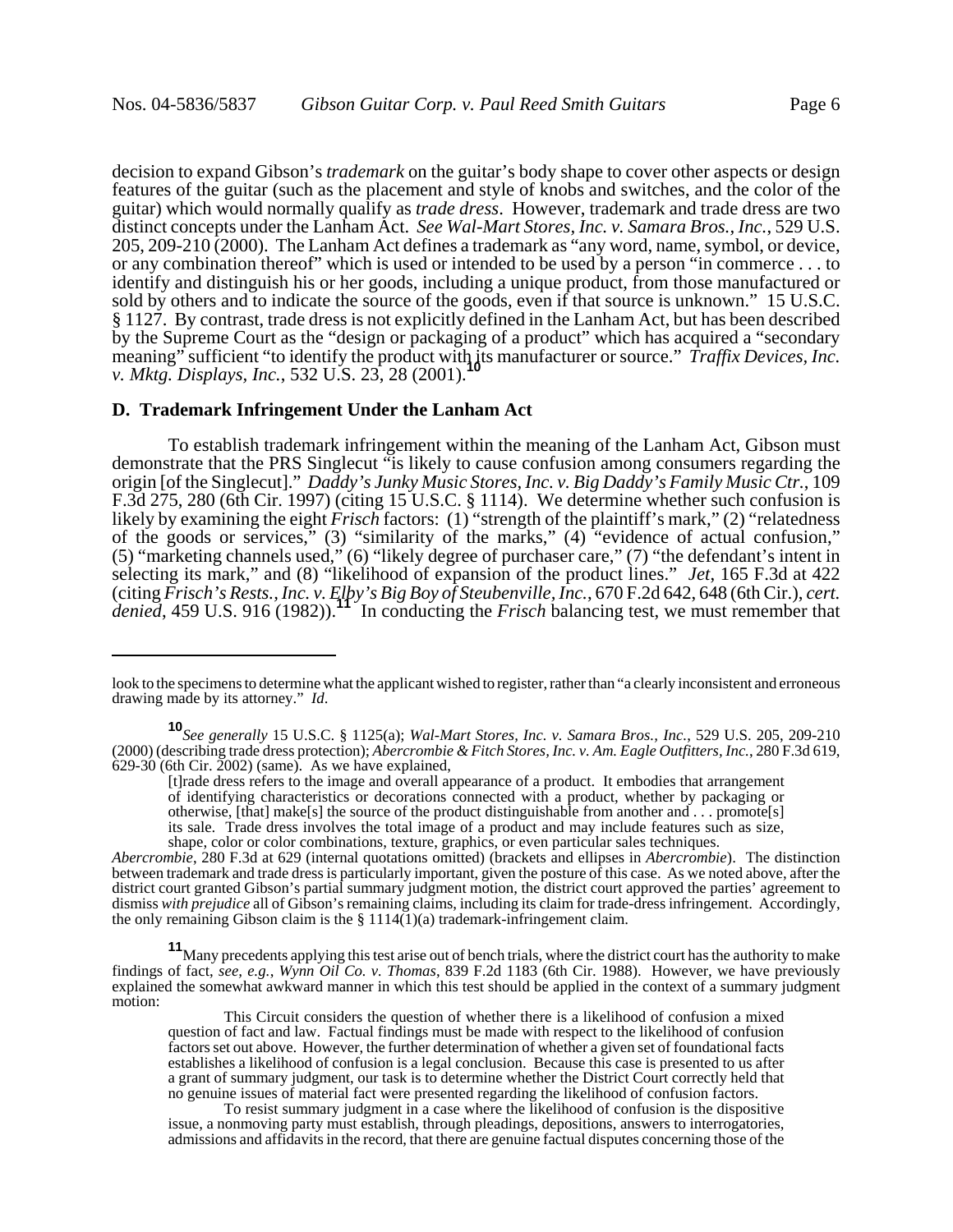"[t]hese factors imply no mathematical precision, but are simply a guide to help determine whether confusion is likely." *Homeowners Group, Inc. v. Home Mktg. Specialists, Inc.*, 931 F.2d 1100, 1107 (6th Cir. 1991).

The district court concluded that, with the exception of actual confusion (factor four), all factors on which it made a finding favored Gibson for summary judgment purposes.**12** Because there was no evidence of point-of-sale confusion, factor four would have favored PRS. *Gibson I*, 311 F. Supp. 2d at 709-10, 723. However, the district court nonetheless concluded that "[g]iven the striking similarity of the PRS Singlecut to Gibson's Les Paul and the instant market recognition of Gibson's Les Paul . . . initial confusion would occur in the marketplace between parties<sup>7</sup> products as to the 'Singlecut' guitar's source. This factor favors Gibson." *Gibson I*, 311 F. Supp. 2d at 724. Having made this substitution of "initial confusion" for actual confusion at the point of sale, the district court went on to determine that summary judgment in favor of Gibson was appropriate on Gibson's claim that the PRS Singlecut infringed the LP Trademark. We disagree with the district court's conclusion that "initial confusion" (or, as discussed below, any of its variants) can apply in this case. Moreover, as Gibson has conceded that no purchaser would be confused at the point of sale,<sup>13</sup> we conclude that there is no theory of confusion upon which Gibson can prevail. In other words, Gibson's concession that there is no point-of-sale confusion (which goes to the fourth *Frish* factor, actual confusion) is dispositive of Gibson's claim.**<sup>14</sup>** Accordingly, it is not necessary for us to discuss the remaining seven *Frisch* factors.

# **1. Gibson's Theories of Purchaser Confusion**

Gibson argues that despite the lack of actual confusion at the point of sale, the district court's decision can be affirmed under a theory of either initial-interest confusion (the theory relied on by the district court), post-sale confusion, or some combination of the two. Initial-interest confusion takes place when a manufacturer improperly uses a trademark to create initial customer interest in a product, even if the customer realizes, prior to purchase, that the product was not actually manufactured by the trademark-holder. *See PACCAR Inc. v. Telescan Techs., L.L.C.*, 319 F.3d 243, 253 (6th Cir. 2003); *see also* J. THOMAS MCCARTHY, MCCARTHY ON TRADEMARKS AND UNFAIR COMPETITION § 23:6 (4th ed. 1996 & Supp. 2005) ("MCCARTHY ON TRADEMARKS") (collecting cases). Post-sale confusion occurs when use of a trademark leads individuals (other than the

*Frisch's* factors which may be material in the context of the specific case. *Homeowners Group, Inc. v. Home Mktg. Specialists, Inc.*, 931 F.2d 1100, 1107 (6th Cir. 1991).

**<sup>12</sup>**We disagree with several of the district court's conclusions on the individual *Frisch* factors. However, as these remaining factors are not relevant to our disposition of this case, we need not discuss them separately.

**<sup>13</sup>***See* Oral Argument Tape, Argument of Behalf of Gibson ("You're dealing with, you're absolutely right, very sophisticated consumers here. They're sophisticated both at the, at looking for that shape, and they're sophisticated when they buy this. There's no question when they buy this [i.e., either a PRS Singlecut or a Gibson Les Paul], you'd have to be an idiot not to know which guitar you're buying. There's labels on it, hang tags, you pay \$3000, we understand that.); *see also* Gibson Br. at 15 ("To issue an exemption [from trademark limitations] to PRS for deliberately violating Gibson's trademark simply because at the point of sale the consumer knows he is buying a 'PRS Les Paul' makes a mockery of trademark protection."); *id*. at 24. ("In any case, there is no genuine issue of material fact that PRS's conduct causes harm, i.e., confusion, in the marketplace. The confusion is simply not at the point of sale."); *id*. at 41 ("Instead, PRS wants the Court to find that the confusion that occurred was not at the point of sale, and is thus of no consequence."); *id*. at 45 ("The expense of the guitar and the degree of savvy of the consumer will likely avoid confusion at the point of sale but will not avoid initial interest confusion.").

**<sup>14</sup>**The dissent maintains that Gibson's concession goes to the ultimate issue of likelihood of confusion, rather than to the fourth factor of the *Frisch* test. *See* Dissent at 12, nn.1-2. Although we conclude that the concession is best understood as going to an individual factor, rather than the ultimate issue, we note that even if we were to adopt the dissent's position on this point, it would not lead us to a different result.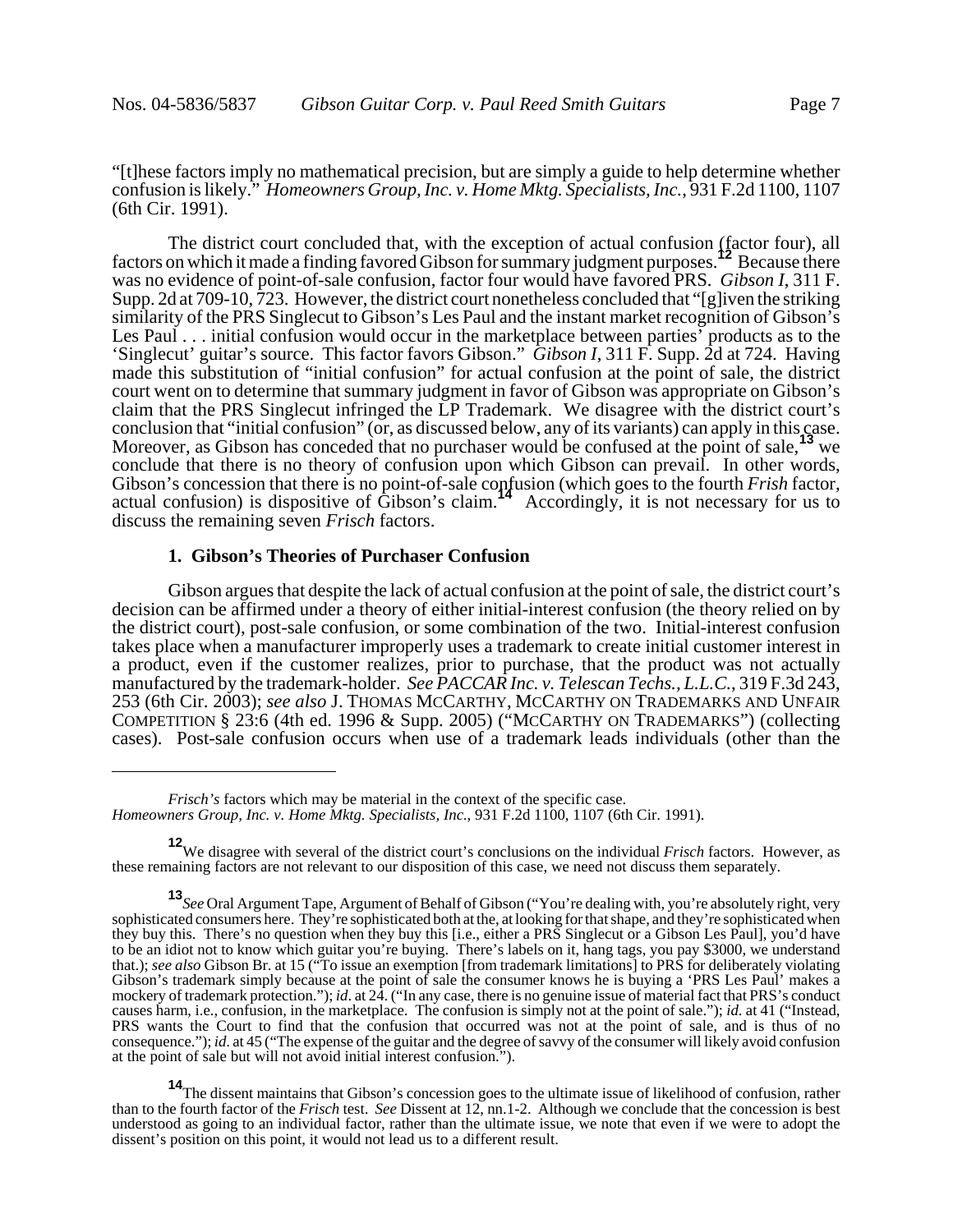purchaser) mistakenly to believe that a product was manufactured by the trademark-holder. *See Esercizio v. Roberts*, 944 F.2d 1235, 1245 (6th Cir. 1991), *cert. denied*, 505 U.S. 1219 (1992); *see also* MCCARTHY ON TRADEMARKS § 23:7 (collecting cases). We conclude that neither initialinterest confusion, nor post-sale confusion, nor any combination of two, is applicable in this case.

#### **a. Initial-Interest Confusion**

The one case where we arguably have applied initial-interest confusion involved facts strikingly different than those involved in the present dispute. In *PACCAR*, we were faced with a dispute between Telescan, a company operating used-truck-locator web sites, and PACCAR, a truck manufacturer which also operated its own used-truck-locator website. In *PACCAR*, Telescan was using trademarks owned by PACCAR as part of the domain name of some of its used-truck-locator web sites. Noting that "[a]n infringing domain name has the potential to misdirect consumers as they search for web sites associated with the owner of a trademark," we suggested that initialinterest confusion analysis might appropriately be applied. *PACCAR*, 319 F.3d at 253. However, our decision that PACCAR had established a likelihood of success on the merits on the likelihood-of-confusion issue did not rest on initial-interest confusion.**<sup>15</sup>** Instead,

**<sup>15</sup>**The dissent reads far too much into our discussion of initial-interest confusion in *PACCAR Inc. v. Telescan Techs., L.L.C.*, 319 F.3d 243, 253 (6th Cir. 2003), which is specifically in reference to a dispute over Internet domainnames:

TeleScan also contends that the district court erred in discounting the disclaimer included on its web sites. The district court found that TeleScan's disclaimer does not remedy the confusion caused by the use of PACCAR's trademarks in its domain names. *An infringing domain name has the potential to misdirect consumers as they search for web sites associated with the owner of a trademark*. *A disclaimer disavowing affiliation with the trademark owner read by a consumer after reaching the web site comes too late*. This "initial interest confusion" is recognized as an infringement under the Lanham Act.

*Id*. at 253 (emphasis added). The three cases we cited in support of the initial-interest-confusion comment in *PACCAR* are also Internet cases. *See id*. (citing *Eli Lilly & Co. v. Natural Answers, Inc.*, 233 F.3d 456, 464 (7th Cir. 2000) (Internet sale of herbal products intended as alternatives to well-known prescription medications, using names for the herbal products confusingly similar to those of the prescription medications); *Brookfield Communications, Inc. v. West Coast Entm't Corp.*, 174 F.3d 1036, 1062 (9th Cir. 1999) (use of trademark "moviebuff.com" in metatags of a competitor's website); *Green Prods. Co. v. Independence Corn By-Products Co.*, 992 F. Supp. 1070 (N.D. Ia. 1997) (registration of website domain name confusingly similar to competitor's trademarked name)). Our suggestion that initial-interest-confusion doctrine applies to disputes over Internet domain names does not mean (as the dissent seems suggest) that "initial interest confusion is a recognized theory of relief generally for [all types of] trademark infringements." Dissent at 12.

To the contrary, the applicability of the initial-interest-confusion doctrine outside of the Internet context is an issue of first impression in our circuit. Although other circuits have applied the initial-interest-confusion doctrine to find trademark infringement based on use of a deliberately deceptive name or logo, *see, e.g.*, *Mobil Oil Corp. v. Pegasus Petroleum Corp.*, 818 F.2d 254, 259 (2d Cir. 1987); *Grotrian, Helfferich, Schulz, Th. Steinweg Nachf. v. Steinway & Sons*, 523 F.2d 1331, 1342 (2d Cir. 1975), we are not aware of any circuit that has applied the initial-interest-confusion doctrine to a trademark on a product's shape.

The potential ramifications of applying this judicially created doctrine to product-shape trademarks are different from the ramifications of applying the doctrine to trademarks on a product's name, a company's name, or a company's logo. *Cf. Versa Prods. Co. v. Bifold Co.*, 50 F.3d 189, 201-03, 207, 209, 212-13, 215 (3rd Cir. 1995) (discussing the related context of product-configuration trade dress). Specifically, there are only a limited number of shapes in which many products can be made. A product may have a shape which is neither functional nor generic (and hence which can be trademarked) but nonetheless is still likely to resemble a competing product when viewed from the far end of a store aisle. Thus, many legitimately competing product shapes are likely to create some initial interest in the competing product due to the competing product's resemblance to the better-known product when viewed from afar. In other words, application of the initial-interest-confusion doctrine to product shapes would allow trademark holders to protect not only the actual product shapes they have trademarked, but also a "penumbra" of more or less similar shapes that would not otherwise qualify for trademark protection.

In response, the dissent suggests that product-shape trademark-holders be required to demonstrate "that its product shape identifies its source when viewed from the vantage point where the confusion is alleged to have occurred" prior to presenting evidence of initial-interest confusion. Dissent at 13. This strikes us as a needlessly complicated and unworkable inquiry. Particularly when the product is sold by many diverse retailers with varying display styles and store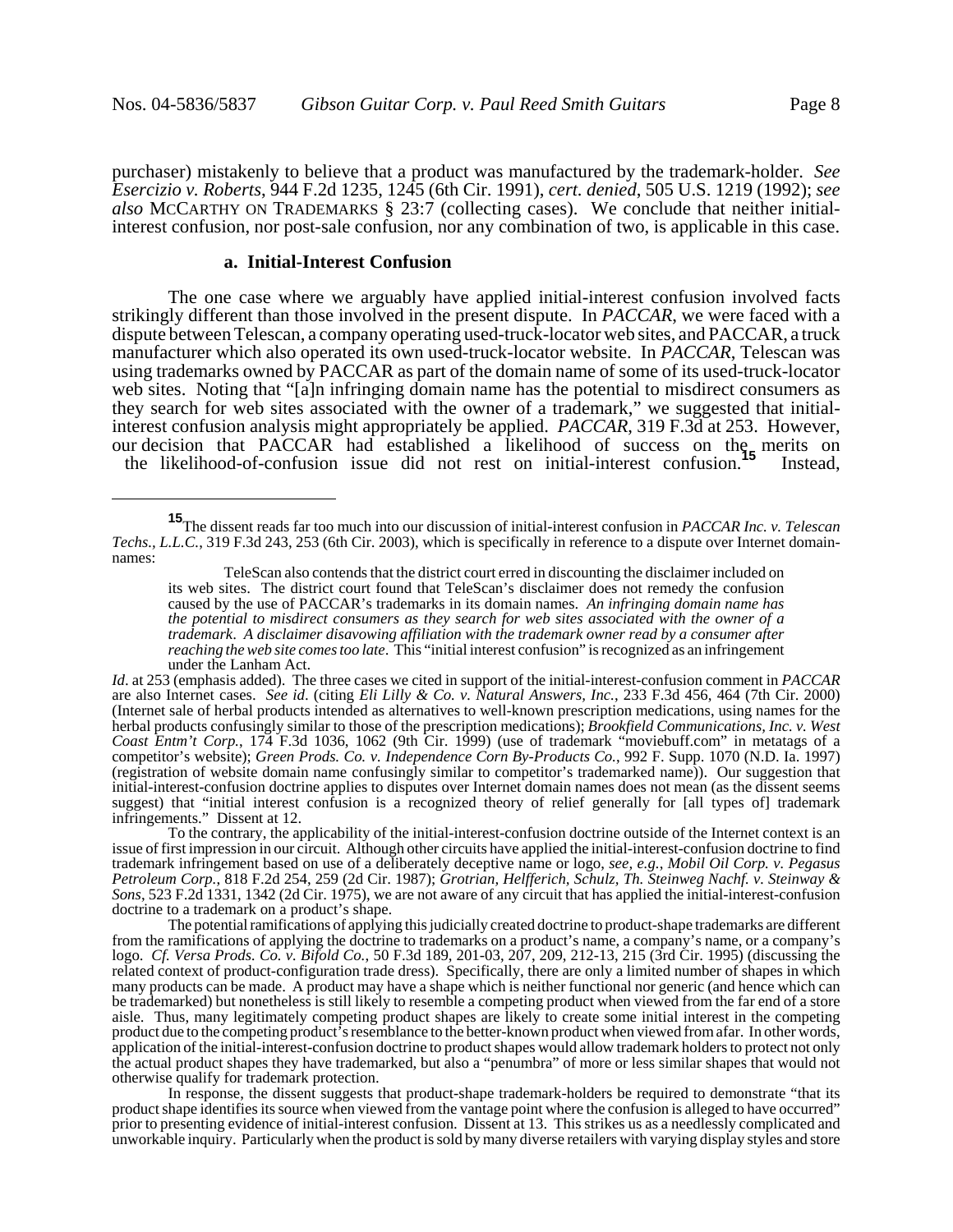we focused primarily on three other *Frisch* factors that we judged to be particularly important in an Internet-domain-name case. *See id*. at 254-55. As always, our concern was with "whether the defendant's use of the disputed mark is likely to cause confusion among consumers regarding the origin of the goods offered by the parties." *Id*. at 249 (quotations omitted). Other circuits applying the initial-interest confusion doctrine have generally focused on that same issue: whether the consumer might be misled about the source of the relevant product or service.**<sup>16</sup>**

Gibson essentially argues that the shape of the PRS guitar leads consumers standing on the far side of the room in a guitar store to believe they see Gibson guitars and walk over to examine what they soon realize are PRS guitars. *See, e.g.*, J.A. at 1451 (Carter Dep.) ("Just looking at the guitars on the wall, I initially thought I was looking at Les Pauls, and[] on a closer look, I saw I wasn't."). We decline to adopt such a broad reading of the initial-interest-confusion doctrine. Many, if not most, consumer products will tend to appear like their competitors at a sufficient distance. Where product shapes themselves are trademarked,**17** such a theory would prevent competitors from producing even *dissimilar* products which might appear, from the far end of an aisle in a warehouse store, somewhat similar to a trademarked shape. Accordingly, we hold that initial-interest confusion cannot substitute for point-of-sale confusion on the facts of this case.

Given the limited fact situation we have before us, we do *not* go so far as to hold that there is *never* a circumstance in which it would be appropriate to apply the initial-interest-confusion doctrine to a product-shape trademark. However, we are unable to imagine such a situation at this juncture, and we do hold that the doctrine cannot apply on the facts of this case.

**<sup>17</sup>**We express no opinion on the extent to which trademark law can properly apply to product shapes. *Cf. Qualitex Co. v. Jacobson Prods. Co.*, 514 U.S. 159, 172-73 (1995).

configurations, it would seem to require the district court to conduct an initial hearing as to whether each instance of alleged initial-interest confusion is admissible. As consumers will often observe a product from multiple different locations, it seems difficult to determine in any non-arbitrary manner what observation distances are appropriate when considering whether a given product shape creates initial-interest confusion (e.g., in front of the product shelf, from a store aisle, from the store's front door, etc.).

Finally, our concerns about the effect of extending the initial-interest-confusion doctrine to product-shape trademarks are particularly relevant in the summary-judgment context. To the extent we allow it to do so, evidence of initial-interest confusion comes into the eight-factor *Frisch* test as a substitute for evidence of actual confusion. If our belief that *nearly all* product-shape trademark-holders will be able to show an issue of fact as to whether a competing product creates initial-interest confusion is correct, application of the initial-interest-confusion doctrine in the productshape context would make it substantially easier for product-shape trademark-holders to survive a defendant's summaryjudgment motion than for plaintiffs alleging any other type of trademark infringement. (Contrary to the dissent's view, *see* Dissent at 14 n.7, product-shape trademark-holders are perfectly capable of protecting their rights without the initialinterest-confusion doctrine: they must simply show, for example, that the marks are sufficiently similar or that purchasers exercise sufficiently little care in choosing a product to show confusion at the point of sale). Given severe anti-competitive effects such a decision could have, we do not believe it is appropriate to extend the initial-interestconfusion doctrine in this manner.

**<sup>16</sup>***See, e.g.*, *Playboy Enters., Inc. v. Netscape Communications Corp.*, 354 F.3d 1020, 1024-26 (9th Cir. 2004) (finding a likelihood of initial-interest confusion when survey results showed that many individuals running Internet searches for trademarked terms would incorrectly believe that banner ads run by competitors were sponsored by or affiliated with the trademark owner); *Elvis Presley Enters., Inc. v. Capece*, 141 F.3d 188, 204 (5th Cir. 1998) (applying initial-interest-confusion analysis to find trademark infringement by nightclub operating under the name, "The Velvet Elvis," because confusion over whether the club was associated with Elvis Presley could "bring[] patrons in the door"); *Mobil Oil Corp. v. Pegasus Petroleum Corp.*, 818 F.2d 254, 259 (2d Cir. 1987) (approving district court finding of actual confusion based on "the likelihood that Pegasus Petroleum would gain crucial credibility in the initial phases of a deal" by using mark confusingly similar to Mobil's flying horse); *Grotrian, Helfferich, Schulz, Th. Steinweg Nachf. v. Steinway & Sons*, 523 F.2d 1331, 1342 (2d Cir. 1975) (concluding that company manufacturing pianos under the name "Grotrian-Steinweg" could be found to be infringing the "Steinway" trademark because of "the likelihood that a consumer, hearing the 'Grotrian-Steinweg' name and thinking it had some connection with 'Steinway', would consider it on that basis"). *But see Brookfield Communications, Inc. v. West Coast Entm't Corp.*, 174 F.3d 1036, 1062 (9th Cir. 1999) (concluding that use of the trademark "MovieBuff" in metatags of a competitor's website resulted in a likelihood of initial-interest confusion even without confusion as to source).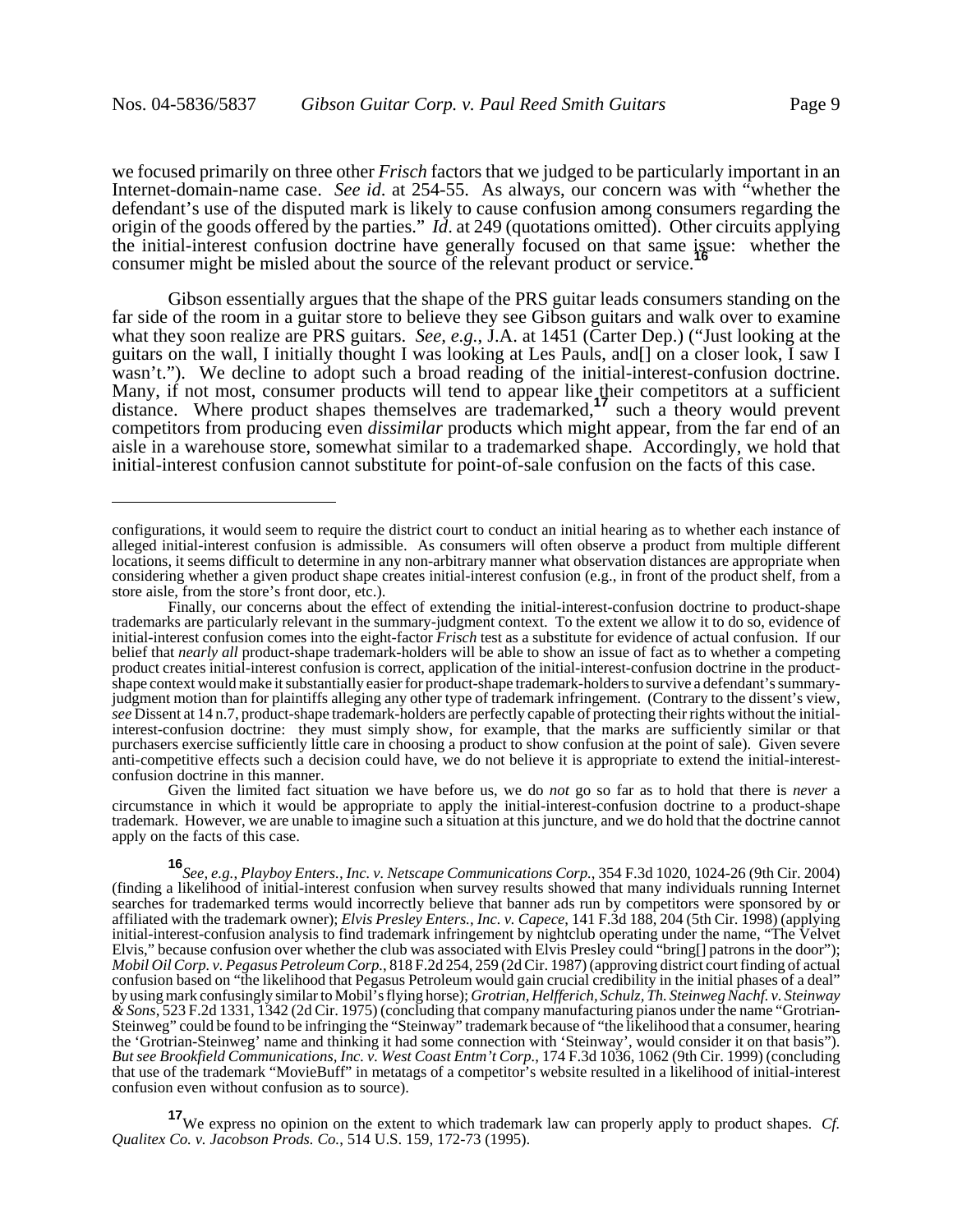### **b. Post-Sale Confusion**

The one published case where we have applied post-sale confusion is also clearly distinguishable from the present case. *Esercizio*, a trade-dress case, involved Ferrari sports cars which were manufactured in deliberately limited quantities "in order to create an image of exclusivity." *Esercizio*, 944 F.2d at 1237. The alleged infringer built fiberglass kits intended to be "bolted onto the undercarriage of another automobile such as a Chevrolet Corvette or a Pontiac Fiero" in order to make the "donor car" look like a far-more-expensive Ferrari. *Id*. at 1238. Our concern in *Esercizio* was that "Ferrari's reputation in the field could be damaged by the marketing of Roberts' [clearly inferior] replicas." *Id*. at 1245. Such a concern is not present here, where Gibson concedes that PRS guitars are not clearly inferior to Gibson guitars. *See, e.g.*, Gibson Br. at 5, 23. Accordingly, post-sale confusion cannot serve as a substitute for point-of-sale confusion in this case.

# **c. Gibson's Smoky-Bar Theory of Confusion**

Finally, Gibson argues that, taken together, the initial-interest-confusion and post-saleconfusion doctrines should be extended to include something that we can only describe as a "smokybar theory of confusion." Initial-interest-confusion doctrine, which we have already rejected on the facts of this case, applies when allegedly improper use of a trademark attracts potential purchasers to consider products or services provided by the infringer. Post-sale-confusion doctrine, which we have also rejected on the facts of this case, applies when allegedly improper use of protected trade dress on a lower-quality product diminishes the reputation of the holder of the rights to that trade dress.**<sup>18</sup>** In the smoky-bar context, however, Gibson does not suggest that consumer confusion as to the manufacturer of a PRS guitar would lead a potential purchaser to consider purchasing a PRS, rather than a Gibson, or that Gibson's reputation is harmed by poor-quality PRS guitars. Rather, Gibson argues that this confusion occurs when potential purchasers see a musician playing a PRS guitar and believe it to be a Gibson guitar:

In the context of guitar sales, initial interest confusion is of real consequence. Guitar manufacturers know that they can make sales by placing their guitars in the hands of famous musicians. On a distant stage, a smoky bar, wannabe musicians see their heroes playing a guitar they then want.

Gibson Br. at 20-21. As Gibson concedes that PRS produces high-quality guitars, we do not believe such an occurrence could result in confusion harmful to Gibson. If a budding musician sees an individual he or she admires playing a PRS guitar, but believes it to be a Gibson guitar, the logical result would be that the budding musician would go out and purchase a Gibson guitar. Gibson is helped, rather than harmed, by any such confusion.

#### **2. The Summary Judgment Motions**

We have determined as a matter of law that initial-interest confusion, post-sale confusion, and Gibson's "smoky-bar theory of confusion" cannot be used to demonstrate infringement of the trademark at issue in this case. Gibson has conceded that point-of-sale confusion does not occur between these high-priced guitars, and our review of the record does not suggest otherwise. Accordingly, there is simply no basis on which Gibson can show confusion that would demonstrate trademark infringement in violation of the Lanham Act. *See KP Permanent Make-Up, Inc. v. Lasting Impression I, Inc.*, 125 S. Ct. 542, 547 (2004) (noting that a claim of trademark infringement under the Lanham Act "requires a showing that the defendant's actual practice is likely to produce

**<sup>18</sup>**As post-sale confusion clearly does not apply in this case, we need not decide whether it can ever be properly applied in the context of a trademark claim, rather than trade-dress claim.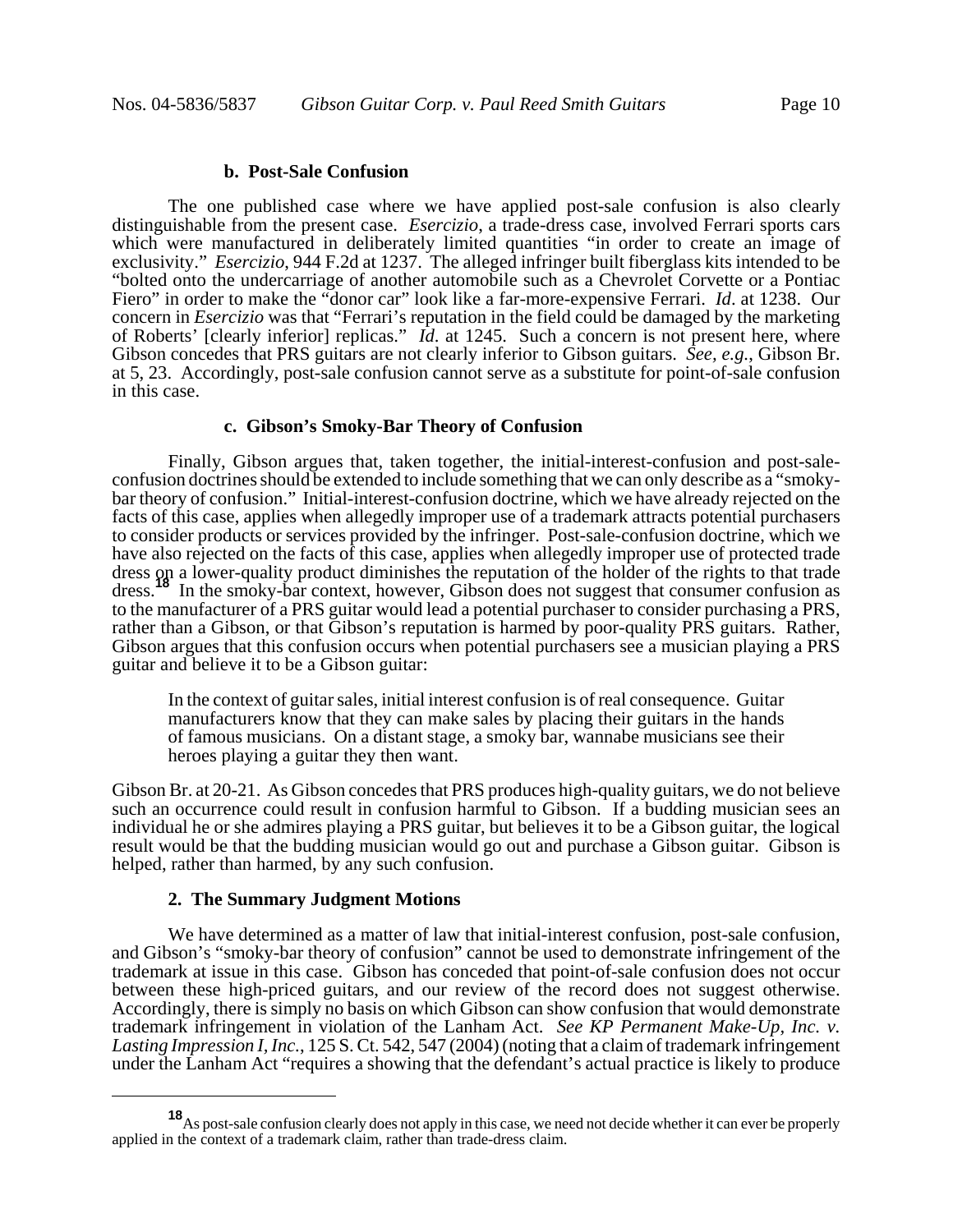confusion in the minds of consumers about the origin of the goods or services in question"). Accordingly, PRS, rather than Gibson, must be granted summary judgment on Gibson's trademarkinfringement claim.

# **III. CONCLUSION**

With respect to Gibson's trademark-infringement claim, we **REVERSE** the district court's decision granting summary judgment in favor of Gibson, **REVERSE** the district court's decision denying summary judgment in favor of PRS, and **VACATE** the permanent injunction issued by the district court. We **DENY** all other claims and motions **AS MOOT**, and **REMAND** the case to the district court with instructions that summary judgment be entered in favor of PRS on Gibson's trademark-infringement claim.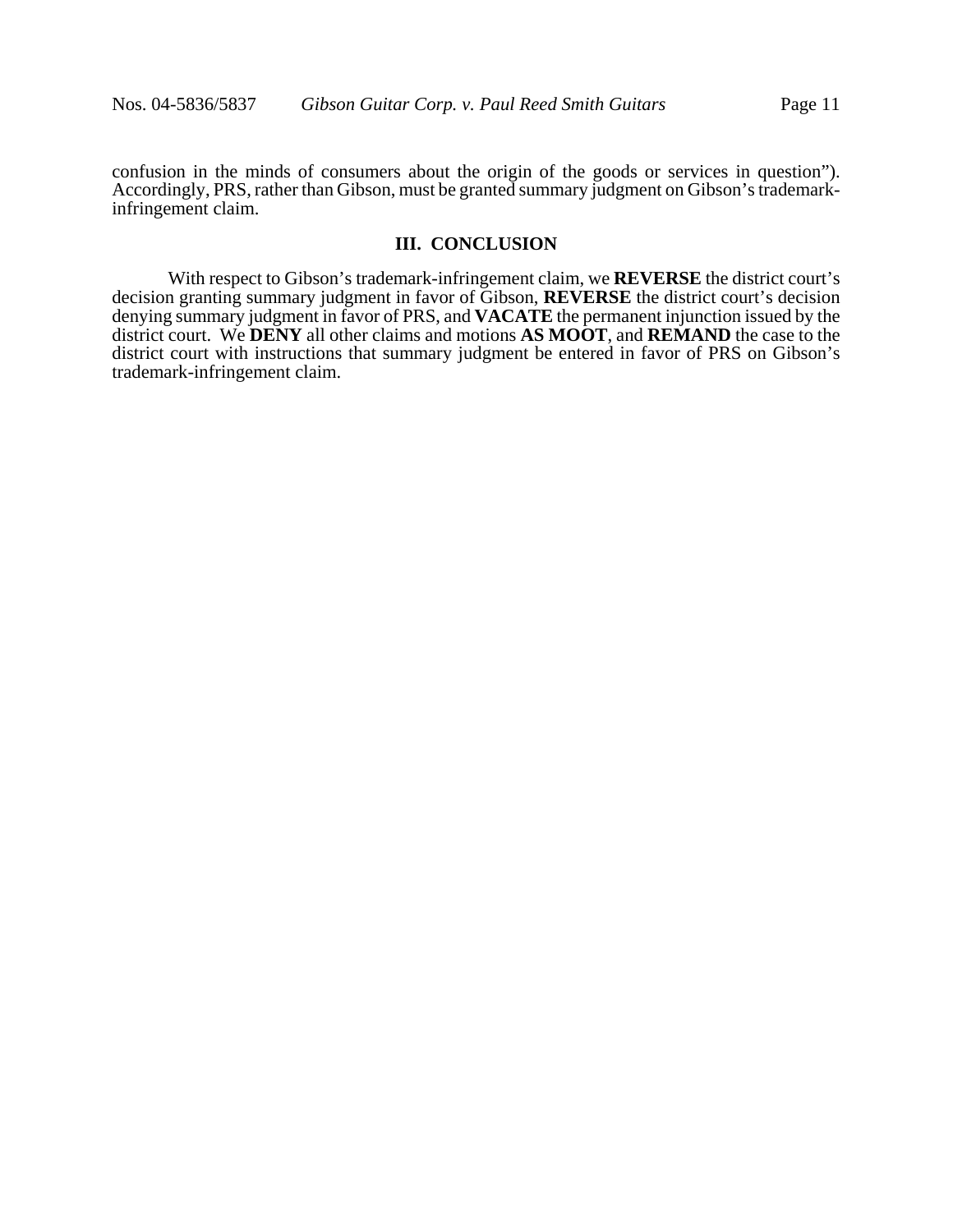### **CONCURRING IN PART, DISSENTING IN PART \_\_\_\_\_\_\_\_\_\_\_\_\_\_\_\_\_\_\_\_\_\_\_\_\_\_\_\_\_\_\_\_\_\_\_\_\_\_\_\_\_\_\_\_\_\_\_\_\_\_\_\_\_\_\_\_**

**\_\_\_\_\_\_\_\_\_\_\_\_\_\_\_\_\_\_\_\_\_\_\_\_\_\_\_\_\_\_\_\_\_\_\_\_\_\_\_\_\_\_\_\_\_\_\_\_\_\_\_\_\_\_\_\_**

KENNEDY, Circuit Judge, concurring in part and dissenting in part. I agree that the district court erred in granting summary judgment in favor of Gibson and I also agree that Gibson cannot maintain its trademark infringement claim either on a theory of likelihood of confusion at the pointof-sale (for it has disclaimed that a consumer could be confused at the point-of-sale)**<sup>1</sup>** or on a theory of post-sale confusion.<sup>2</sup> However, because I believe that a product shape trademark holder should be able to present evidence to maintain a trademark infringement claim on the theory of initialinterest confusion, I dissent with respect to this issue.

First, this court has recognized initial-interest confusion as an infringement under the Lanham Act. *See PACCAR Inc., v. Telescan Technologies, L.L.C.*, 319 F.3d 243, 253 (6th Cir. 2003) (citing *Eli Lilly & Co. v. Natural Answers, Inc.,* 233 F.3d 456, 464 (7th Cir. 2000) ("Such confusion, which is actionable as an infringement under the Lanham Act, occurs when a consumer is lured to a product by its similarity to a known mark, even though the consumer realizes the true identity and origin of the product before consummating a purchase.")).<sup>3</sup> Second, a product shape can serve as a trademark, i.e. it can identify the source of the product. *See Qualitex Co. v. Jacobsen Products Co., Inc.,* 514 U.S. 159, 172-73 (1995) (recognizing that the Senate Report accompanying the Lanham act revision of 1988 stated that the "revised definition intentionally retains . . . the words 'symbol' or 'device' so as not to preclude the registration of colors, shapes, sounds or configurations where they function as trademarks.") (citation omitted and ellipsis in original); *see also Kohler Co., v. Moen Inc.,* 12 F.3d 632, 636 (7th Cir. 1993) (concluding, in a case involving faucet manufacturer, which received a trademark after demonstrating that "purchasers of its products recognized the source of its faucets by their distinctive shapes," that product configurations were entitled to trademark protection). Since a product shape can serve as a trademark, and since initial interest confusion is a recognized theory of relief generally for trademark infringements, I believe that a product shape trademark holder whose product shape does in fact identify the product's source should not be precluded from presenting evidence that a competitor's product shape causes consumers to be attracted to it because of its similarity to a trademark holder's mark.

<sup>&</sup>lt;sup>1</sup>The majority states, "Gibson's concession that there is no point-of-sale confusion (which goes to the fourth *Frisch* factor, actual confusion) is dispositive of Gibson's claim." I believe that what is dispositive of any trademark infringement claim brought on a theory of likelihood of confusion at the point-of-sale is not Gibson's concession of the fourth *Frisch* factor, which goes to evidence of actual confusion, but rather Gibson's concession that there is no likelihood of consumer confusion at the point-of-sale, which is the ultimate issue to which the *Frisch* factors are used as a guide to help address when analyzing a trademark infringement claim brought under a theory of likelihood of confusion at the point-of-sale.

**<sup>2</sup>**The last sentence of the post-sale confusion section reads, "[P]ost-sale confusion cannot serve as a substitute for point-of-sale confusion in this case." I view the post-sale confusion theory of relief not, when applicable, as serving as a substitute for point-of-sale confusion, but rather as a distinct theory of relief. When the alleged consumer confusion takes place at the point-of-sale, the ultimate issue is likelihood of confusion at the point-of-sale, in which the plaintiff will introduce evidence of point-of-sale confusion. However, when the alleged consumer confusion takes place in the marketplace (post-sale), then the ultimate issue is likelihood of post-sale confusion, in which the plaintiff introduces evidence of post-sale confusion.

**<sup>3</sup>** The majority, in footnote 15, explains that *PACCAR*'s discussion of initial interest confusion was specifically in reference to a dispute over internet-domain names. Obviously, as applied in that case, the doctrine's application related to a company's name trademark as used in an internet-domain name. All trademarks, whether they be a company's name, logo, or a product shape, do the same thing: they identify the source of a good. Since we (and many other circuits) have recognized the doctrine, the majority must explain why this recognized doctrine should not apply to trademarked product shapes. I find the majority's explanation unpersuasive.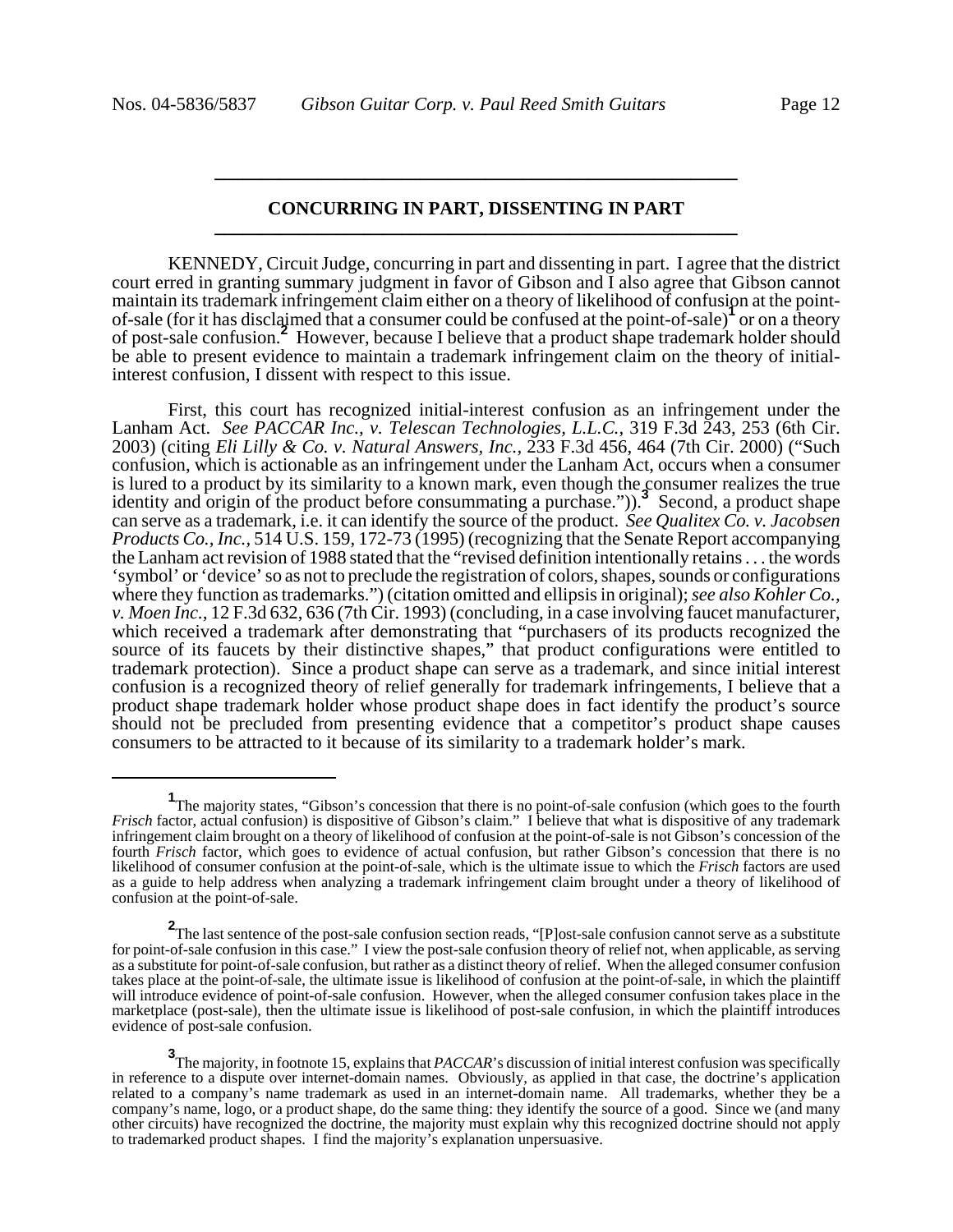The majority's reason for rejecting the application of initial interest confusion to product shapes is based upon the concern that since many product shapes within the same category will appear similar when viewed from a sufficient distance, if the initial-interest confusion doctrine were applied to product shapes, a product shape trademark holder could prevent competitors from producing even dissimilar products that appeared from a sufficient distance to be somewhat similar to a trademarked shape. This concern, however, is misplaced. Evidence that a competitor's product shape is similar to a trademark holder's product shape when viewed from afar is irrelevant unless the product shape trademark holder maintains that its product shape identifies its source when viewed from afar. For if a product shape trademark holder does not assert that its product shape identifies its source when viewed from a certain distance, then any alleged confusion between the trademark holder's product shape and a competitor's product shape would not support the trademark holder's claim for infringement. If a product shape trademark holder does assert that its product shape serves to identify the product's source when viewed from a distance where many competitor products appear substantially the same, then this will be evidence that the trademark holder's product shape does not identify its source. If most product shapes in the same product category have similar shapes, a product shape trademark holder will have a difficult time establishing that its trademark identifies the source of its product when viewed from afar, for the further one is away from a product, the more similar products in the same category will look to each other and, thus, the less likely a product shape will identify the source of the product (i.e. serve as a trademark) from that vantage point. In other words, a product shape trademark holder will not be able to present probative evidence of initial interest confusion unless it first shows that its product shape identifies its source when viewed from the vantage point where the confusion is alleged to have occurred.

Thus, this preliminary question (whether a product shape identifies its source when viewed from the point where the confusion is alleged to have occurred), when in dispute, as it is here, must be addressed before determining if there is an issue of fact as to whether a competitor's product shape causes initial interest confusion due to its similarity to a trademark holder's product shape.**<sup>5</sup>**

<sup>&</sup>lt;sup>4</sup>The majority repeats its concern underlying its rationale for rejecting the application of initial interest confusion to product shapes in footnote 15 by noting that since many competing products will create initial interest due to their resemblance with a trademarked product shape when viewed from afar, a trademark product shape holder would be able to protect a "penumbra" of more or less similar shapes. If there exists a "penumbra" of products in the marketplace with shapes similar to a trademarked product shape when viewed from afar, then the trademarked product shape would likely fail to identify its source. If there does not exist a "penumbra" of products with shapes similar to a trademarked product shape when viewed from afar, and if the product shape does identify its source when viewed from that vantage point, and if the functionality doctrine does not prevent the application of the initial interest confusion doctrine when such confusion is alleged, then I believe a product shape trademark holder should be able to maintain a trademark infringement claim on the theory of initial interest confusion.

**<sup>5</sup>**<br>The majority views this inquiry as "needlessly complicated and unworkable." I view it as essential. Since, as noted before, the purpose of every trademark is to identify the source of its good, if a trademark does not identify its source, a trademark holder cannot successfully prosecute a trademark infringement claim. If a product shape trademark holder believes that a competitor's product causes confusion as to its source due to the competitor's products resemblance to the trademark holder's product shape when viewed from a store's aisle or front-door, then the product shape trademark holder will need to establish that its trademark identifies its source when viewed from those perspectives for any evidence of such confusion to support its claim. Thus, the relevant observation distance or location for determining whether the trademark holder's product shape identifies its source is from whatever distance or location the trademark holder alleges confusion occurred.

It is true, of course, that a product shape trademark holder could argue that a competitor's product causes confusion as to its source when viewed from varying perspectives. Assuming the defendant argues that the trademark holder's product shape does not identify its source when viewed from any of those perspectives, the court will need to address this argument. In this case, the only relevant allegation of initial-interest confusion is from Gibson's expert, who claimed that upon entering Gruhn's Guitar store in Nashville, he looked at what he thought was a wall of Gibson Les Paul guitars to discover, upon closer inspection, that the guitars were actually PRS Singlecuts. Since PRS argues that Gibson's guitar shape does not identify its source, Gibson must establish that its shape does identify its source from the perspective where the alleged confusion occurred. Ultimately, Gibson may not be able to succeed in establishing this